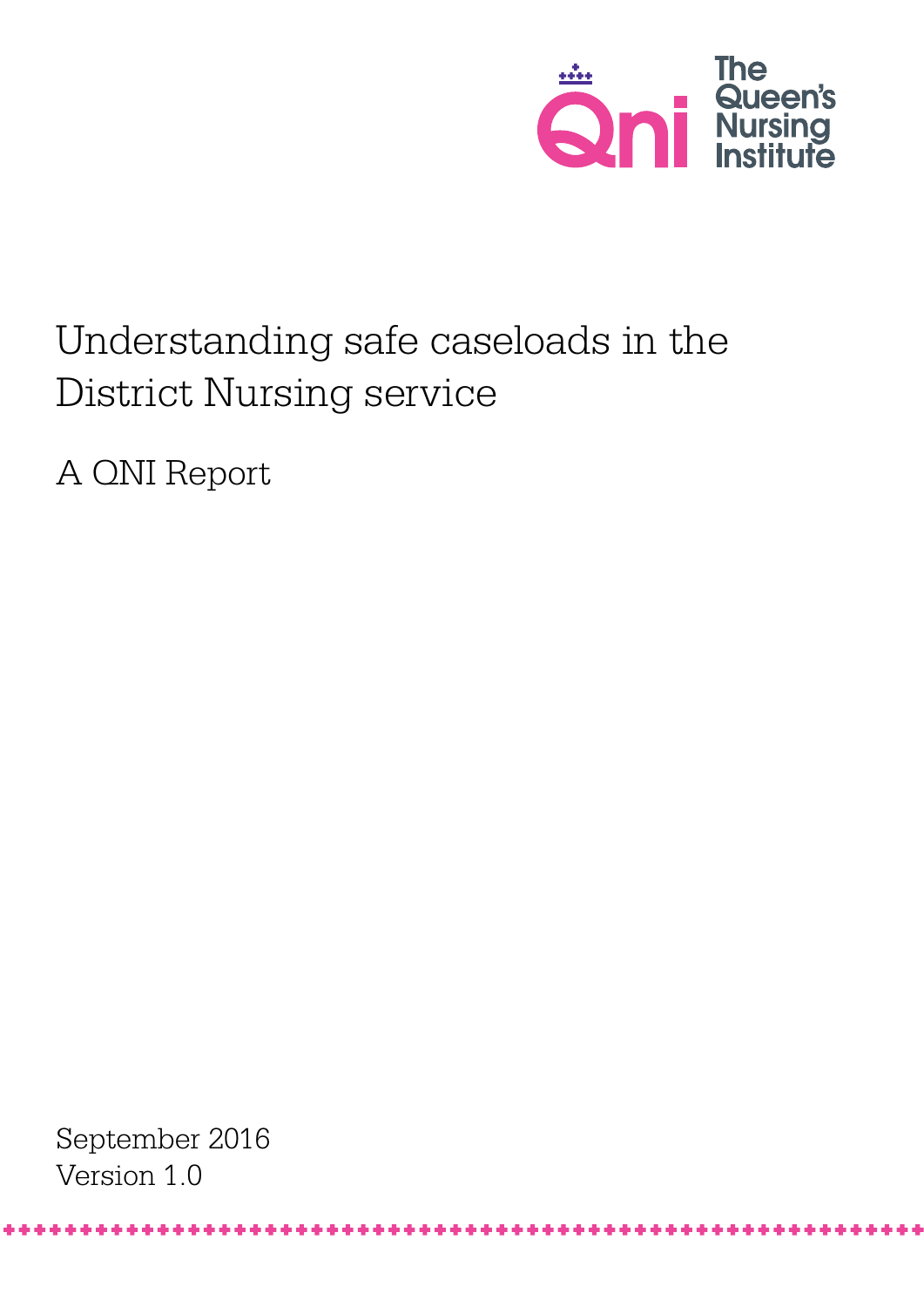## Contents

| Elements to consider for creating safe caseloads in the |
|---------------------------------------------------------|
| Needs of patients, their families and carers 5          |
|                                                         |
|                                                         |
|                                                         |
|                                                         |
|                                                         |
|                                                         |
|                                                         |
|                                                         |
|                                                         |
|                                                         |
|                                                         |
|                                                         |

Edited by Chloe McCallum

\*\*\*\*\*\*\*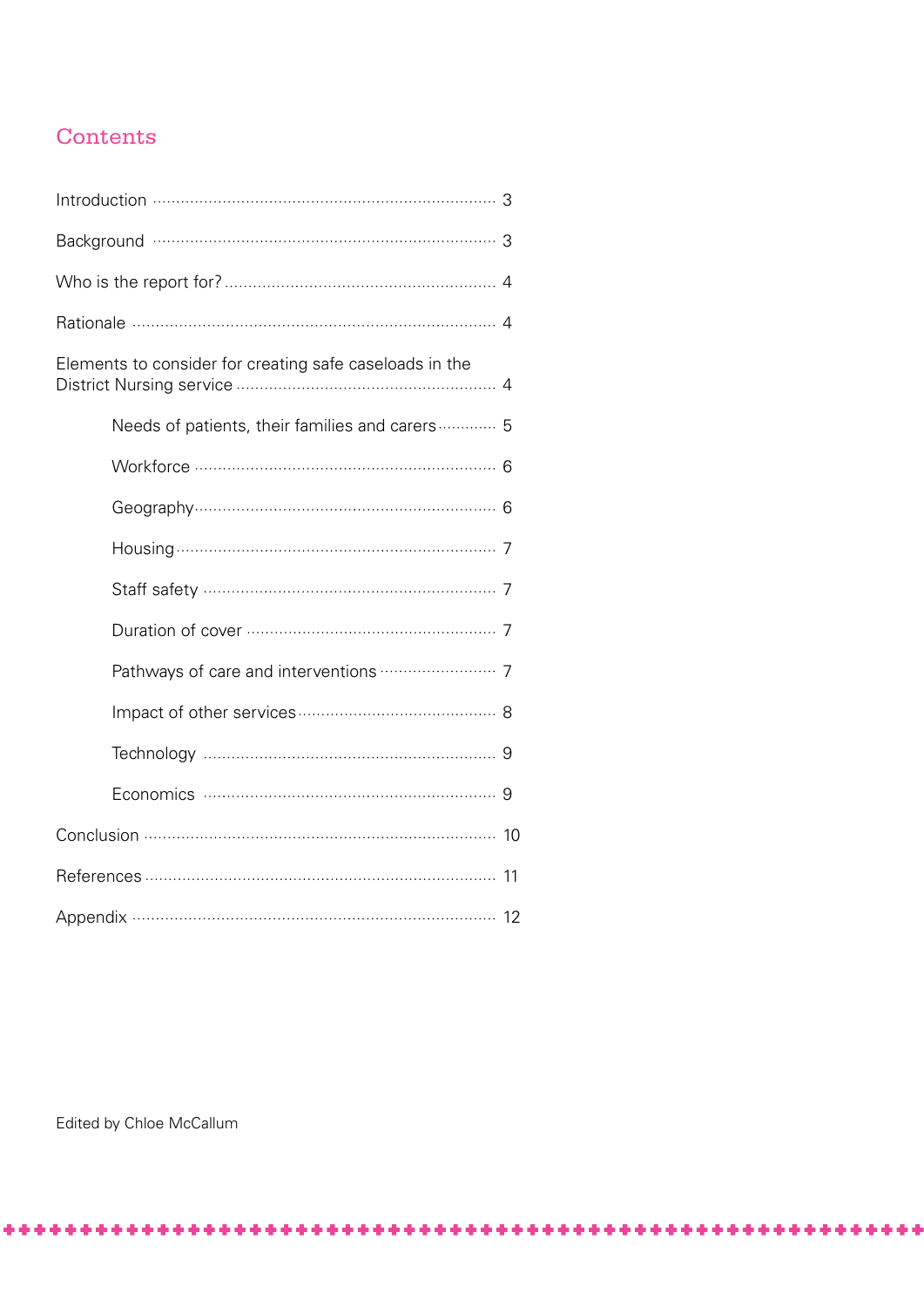## Introduction

The District Nursing Service provides nursing care and support for patients, families and carers in homes and communities in every part of the UK. District Nursing teams comprise the District Nurse team leader, registered nurses and health care support workers, and may include allied health professionals and social care workers.

District Nursing services often act like a 'sponge', absorbing additional workload in an environment without the physical limits of a defined number of beds. Modelling demand is important not only for operating current services, but crucially to plan services for the future, taking elements into account such as population health, demographics and the opportunity for remote monitoring and supported self-care.

This report aims to demonstrate the complexity of creating, maintaining and predicting caseloads within the District Nursing service that are safe for both patients and staff. By describing the elements that should be taken into consideration when planning safe caseloads, the Queen's Nursing Institute (QNI) intends to contribute to the current wider dialogue around workforce planning and deployment of nursing teams in the community setting.

The QNI wishes to open up the conversation for researchers of workforce and workforce modelling to identify where more evidence is required. The experts brought together by the QNI (see below) reflected on the paucity of evidence available and felt that further work was needed in a number of areas:

- 1. Development of a framework of principles for future workforce planning and deployment. NHS Improvement is currently undertaking work on safe sustainable staffing in a variety of settings, and the QNI hopes this report will be useful in supporting the work relating to community nursing services. Any workforce planning guidance for the District Nursing service should provide a framework of principles, which can be flexibly applied depending on professional judgement and local circumstances. Both patients and staff from the District Nursing service should be involved in the development and interpretation of any guidance.
- 2. Modelling of future demand, including the impact of rising multi-morbidity in the ageing population.
- 3. Promotion of the use of clinical outcomes and identification of good practice to articulate what a good District Nursing service looks like in terms of outcomes and how staff are best deployed. Innovation and good practice in workforce planning should be widely shared in order for commissioners, providers and staff to learn from each other, both within the UK and overseas.

It is anticipated that the report will provide a means of stimulating debate amongst all stakeholders in the District Nursing service and in doing so, the QNI welcomes comment and feedback on the report, providing affirmation of the content where appropriate and any additional elements and factors to be considered in creating safe caseloads.

Dr Crystal Oldman Chief Executive crystal.oldman@qni.org.uk

Chloe McCallum Policy Officer chloe.mccallum@qni.org.uk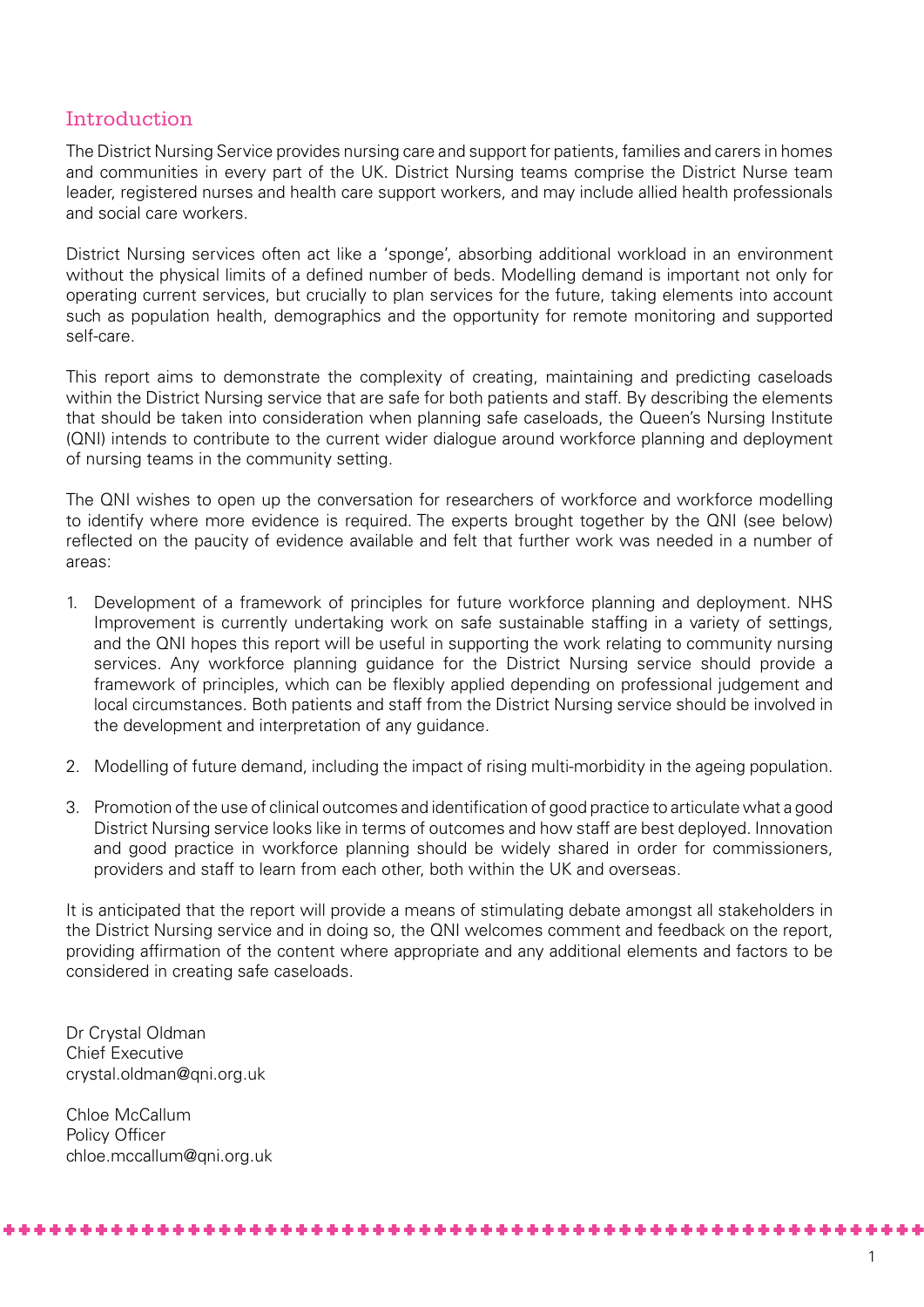## Background

A caseload refers to the patients served and all the activities involved in supporting people requiring care from the District Nursing service over a specified period in a specified locality. The QNI advocates using the term 'safe caseloads' rather than 'safe staffing' to reflect a more comprehensive and inclusive approach to nurse workforce planning and deployment in the community setting, which aims to provide assurance that the right nurse, with the right skills, will be in the right place, at the right time delivering high quality care. For these reasons, the safe caseloads approach is not based on using nurse to patient ratios.

The QNI developed this report on safe caseloads in the District Nursing service based on intelligence gathered from experts in the field of community workforce planning and previous work carried out by the QNI (NHS England/QNI, 2014; QNI, 2014). In particular, discussions held at a meeting organised by the QNI in September 2015 have contributed to this report (see Appendix for list of participants). Whilst this group initially considered wider service delivery in the community, including community children's, mental health and learning disability services, it was considered that the focus should be on the District Nursing service, albeit that some of the principles may apply to other nursing services delivered in the community setting.

## Who is the report for?

The QNI considers that this report will be useful to those involved at every level in the provision of community nursing services to inform staff deployment. This includes chief executives of provider organisations, executive nurses, professional leads, commissioners and District Nurse team leaders. In addition, this report will give policy makers a greater understanding of the complexity of the District Nursing service and the factors to be considered when creating policies that support the delivery of more care in the community.

## Rationale

This report is particularly timely in the context of the UK-wide policy focus on moving more care from hospitals into the community (NHS England, 2014; NHS Scotland, 2013; Department of Health, Social Services and Public Safety (Northern Ireland), 2011; Welsh Assembly Government, 2010). It is vital to understand what constitutes a safe caseload for District Nursing team members in order to ensure that community nursing services are safe, effective and provide a high quality of patient experience.

The health, wellbeing and safety of staff must also be considered, given that pressure from the growth in patient demand and scarcity of resources can lead to increased staff stress, low morale and difficulties in recruiting and retaining staff (QNI Community Safe Staffing meeting, 2015). Further indicators of growing pressure on the workforce include increased staff turnover, vacancy rates and sickness absence.

Linear time and motion studies often used for workforce planning do not capture the complexity and unpredictability of working in the community. There is a lack of robust data and evidence about safe staffing for nursing in community settings (Fields and Brett, 2015). In addition to staff activity, data on outcomes are particularly required to understand the economic value of the service and to support value-based commissioning.

The data that are collected by workforce planning and caseload management tools must reflect the complex care that nurses provide, including the aspects of health promotion and prevention. Such tools must also include a way to record or measure care left undone, in order to provide a better assessment of need and understand the cost of missed care. Local datasets could build up to a national level if agreed across provider organisations, providing the opportunity to benchmark and compare services and inform the evidence base for future research activity.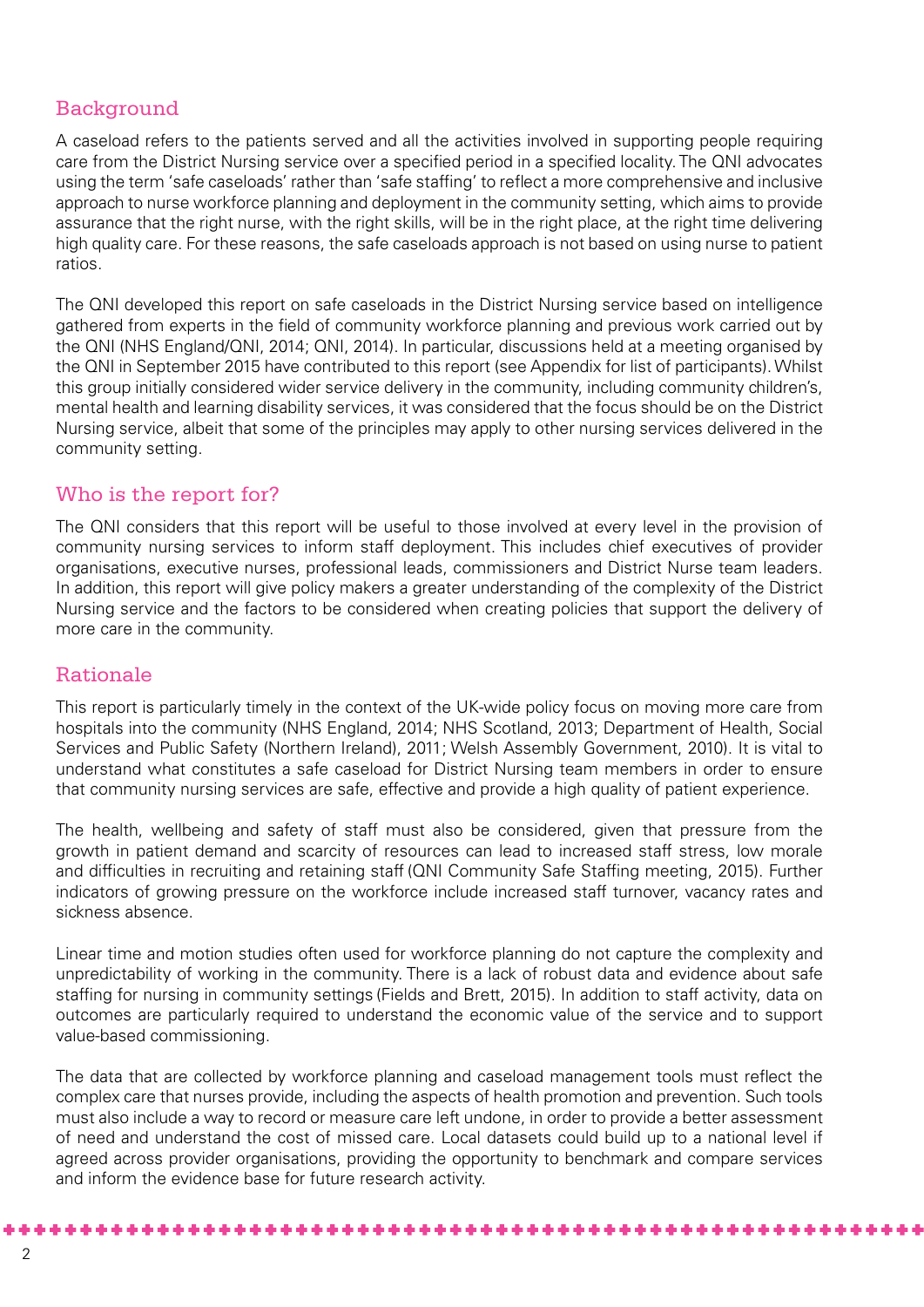## Elements to consider for creating safe caseloads in the District Nursing service

Whilst many of the elements described below are interlinked, they have been separated into sections in order to consider each factor in more depth and relate it to practice.

#### **Needs of patients, their families and carers**

- The profile of the population, including demographics, ethnic diversity and disease risk factors, which should be used to assess the level of need.
- The complexity, depth and breadth of the care delivered in the home and community, which is increasing all the time and, as testified by District Nurses who have worked in the community for more than 10 years, bears little resemblance to the care delivered in these environments a decade ago. For example, in many areas, it is now routine for the District Nursing service to provide intravenous therapy and abdominal paracentesis at home.
- The referral criteria and people's expectations of what the District Nursing service offers, both patients and the public, as well as healthcare staff in primary and secondary care. Healthcare professionals, patients, family members and carers may not be aware of the degree to which people can be supported to manage their own care with direct care from the professionals when required.
- Planned patient care delivery, including consideration of the level of patient acuity and dependency, as well as the complexity of delivering all elements of the care that need to be provided, particularly for patients with complex co-morbidities.
- The accommodation of unplanned demand, both new referrals and additional demand from the existing caseload, and whether analysis of data can identify trends that improve the predictability of the caseload.
- The trend for shorter lengths of time in hospital places additional pressure on the District Nursing service to respond to the need for nursing care, with patients who are more acutely unwell being discharged home at an earlier stage in their recovery.
- Lack of planning for the transfers of care from the hospital to the home will impact on the District Nursing service and will add to the need to have capacity for potentially complex unplanned care, as described in case studies 1 and 2 below. The QNI report on Discharge Planning (QNI, 2016) explored this challenging issue and highlighted solutions and areas of best practice.
- The level of unmet need and 'care left undone', which would include, for example, data on the profile of patients whose care is delayed due to capacity issues within the service. This might include a delay in providing, for example, a continence assessment, a Doppler review for a leg ulcer or a dressing change.

#### **Case Study 1**

\*\*\*\*\*\*\*\*\*\*\*\*\*\*\*\*

I was called out to see a patient discharged from hospital out-of-hours. There was no discharge letter and the care required included a complex wound and dressing system needing specialist training. This patient also required palliative care with complex symptom control. The family dynamics were challenging and it took two hours to sort out a safe care plan.

. . . . . . .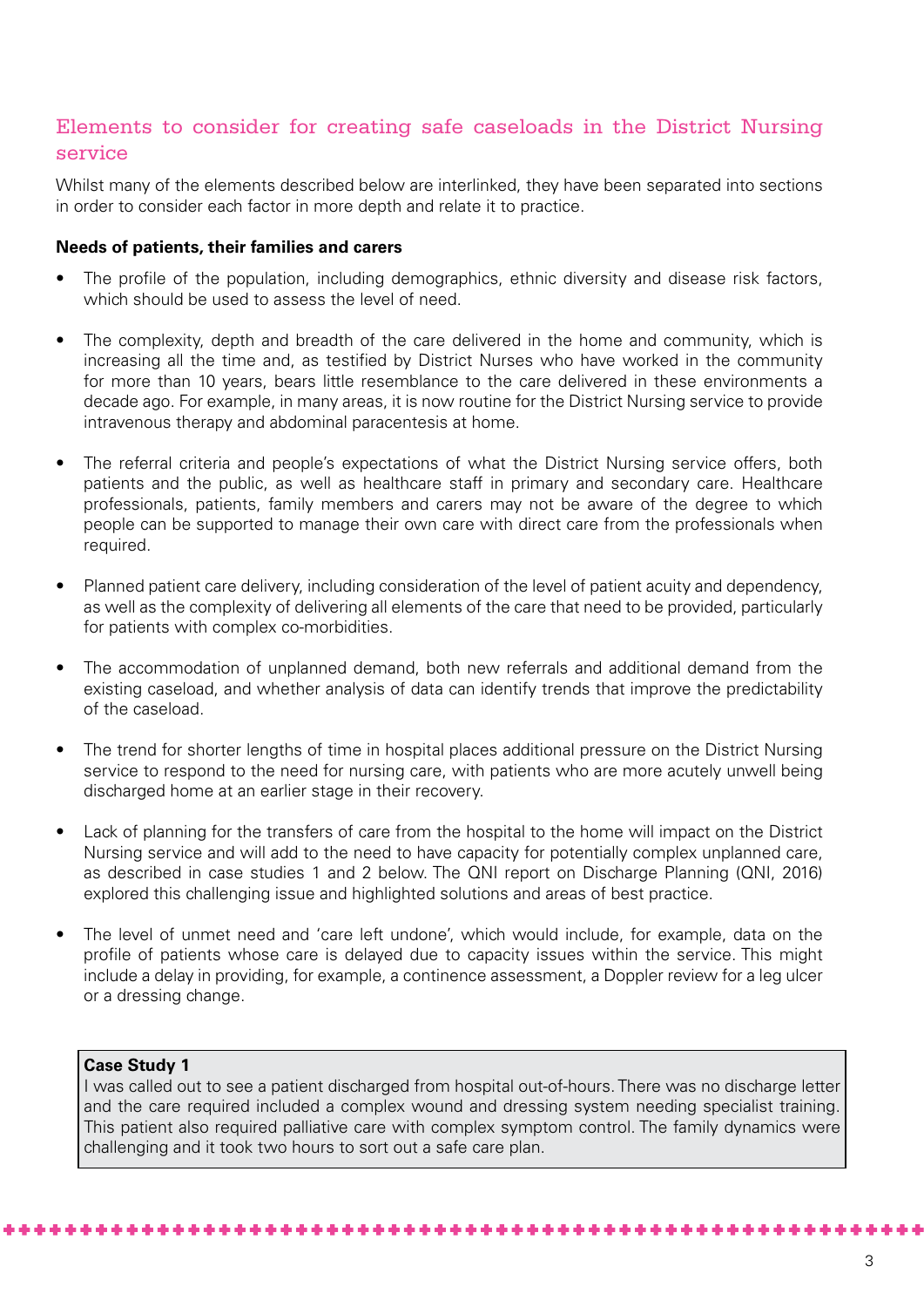#### **Workforce**

- The number and skill mix of team members in the District Nursing service, including consideration of their different skills, education, professional development, experience and team conduct. The ratio of District Nurses to registered and unregulated staff should be considered, given that if a team is too large, the ability of the District Nurse to assure the quality of care provided by the service may be compromised. The QNI published a report on the value of the post-registration Specialist Practitioner Qualification (SPQ) in District Nursing (QNI, 2015), which found that this core qualification is critical to building the complex leadership skills required to safely, effectively and efficiently manage the team and caseload.
- Face-to-face availability of staff for clinical activity with patients, compared to non-face-to-face requirements. The latter comprises indirect patient activity, such as travel to and from patients' homes, referrals to other services and multidisciplinary team meetings, as well as non-patient facing activity, including clinical supervision, training, continuing professional development, and mentorship of students on placement. It may be desirable to ring-fence the time for non-patient facing and indirect patient activities, which are critical to ensure the quality and safety of the service, before allocating the time for clinical activity with patients.
- The annual leave allowances of individual staff members, average sickness rates, and maternity leave, in accordance with the agreed percentage 'uplift' of the organisation.
- The rates of staff recruitment and retention, particularly as frequent staff turnover increases the time required for new staff induction programmes and training for those new to delivering care in the community setting.
- Relying on staff to work increasing hours of unpaid overtime in order to complete their work must be avoided.
- The demographics of the workforce, taking into consideration that nurses working in the community may be more mature on average when compared to the overall nursing workforce in the UK. The welcome initiatives to recruit newly qualified nurses also result in a more junior workforce with less experience, requiring more support from their senior colleagues. Consideration may therefore need to be given to targeting experienced members of the District Nursing team with initiatives to improve their retention.

#### **Case Study 2**

A patient with diabetes was discharged from hospital late on Friday night, with no phone call to say he was coming, needing insulin twice a day. The patient had no knowledge of managing diabetes, despite the hospital saying that they had taught him how to self-administer insulin. Both the patient and his wife suffered from alcoholism and were living a chaotic lifestyle. The patient usually went out all day so was not happy to be home by 4.30pm for me to give the afternoon dose. The house was very dirty with not a single work space to put anything down on, as well as a large dog getting in the way.

Having searched the hospital medicine bag, fridge and the rest of the house, I could not find the insulin. It took 15 minutes to get through to speak to the ward staff, who reported that the insulin was still in the fridge on the ward. The hospital agreed to send it by courier and I returned later to administer the insulin, however the morning dose had to be omitted. The time to complete a new assessment and all the documentation, including an incident report about the missed dose, was approximately an hour. Time allocated was 30 mins, but actual time spent in total was 2.5 hours.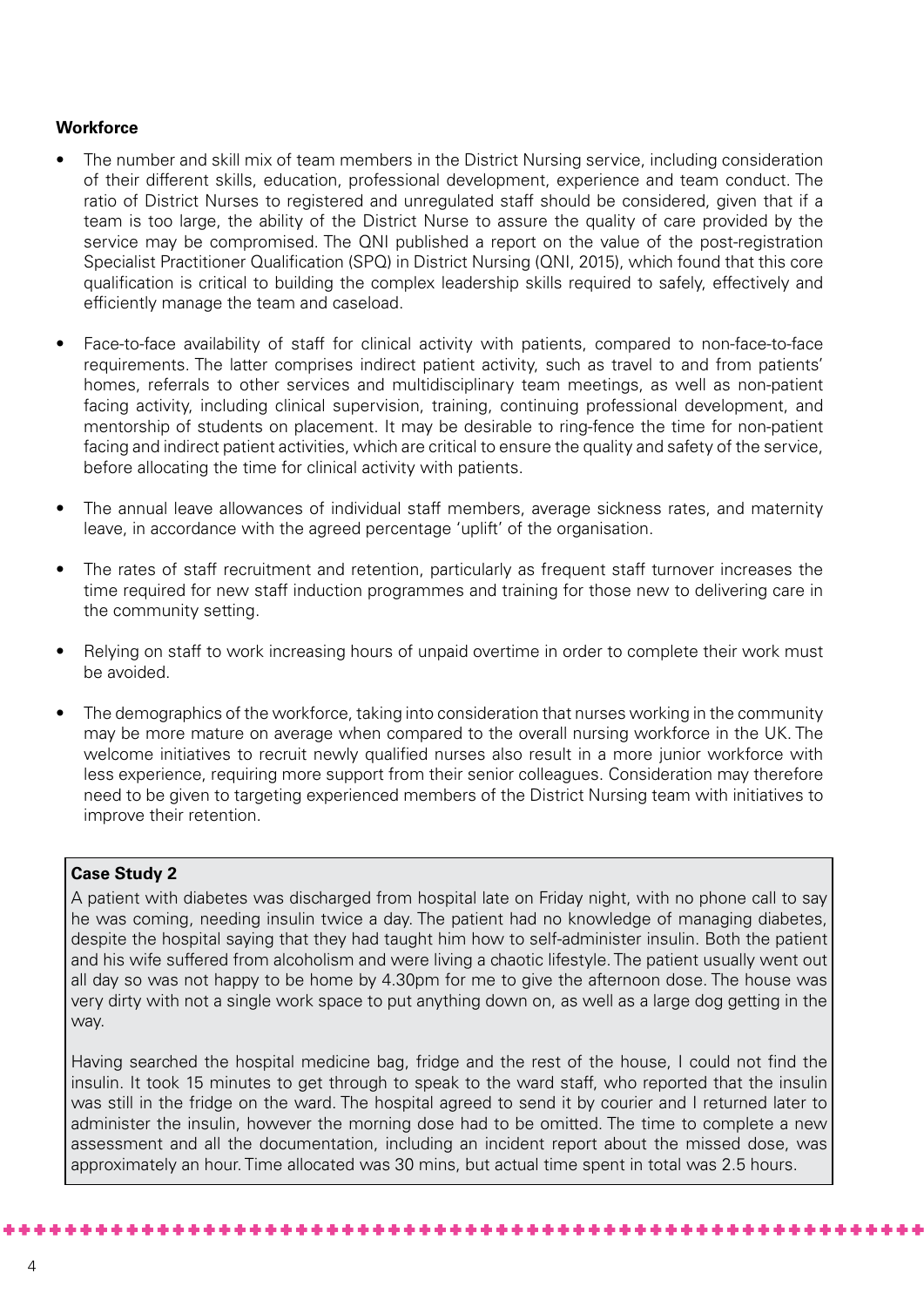#### **Geography**

- Whether the area is rural or urban will have an impact on the type of transport used, such as the need to use public transport and bicycles in inner city areas, and the travel time required between patient visits and other appointments and meetings.
- The location in the country and the local geography of the area may also determine the weather conditions experienced, which can impact on travel time and the ability to use mobile technologies in patients' homes.

#### **Housing**

- The accessibility of patients' homes, for example accessing top floors of tower blocks and using key safes can take more time.
- Chaotic households can take more time to access and to negotiate safe spaces for the delivery of nursing care.

#### **Staff safety**

- The safety of lone working, particularly at night, must be considered. While two members of staff may not be required to provide care, it may be unsafe for a nurse to travel alone through certain areas at particular times of the day and night.
- Two members of the District Nurse service may also be needed to provide the care in some circumstances too, where it may be unsafe for one nurse to be in the home alone, for example, or where the care requires two members of the team to support a patient with their mobility or to change position in a bed.

#### **Duration of cover**

- All District Nursing services offer a 7 day a week service, but some may be commissioned to restrict their operating hours to finish at 10pm, or sometimes earlier, with the out-of-hours GP service providing the cover at night.
- There is wide variability with the contract specifications on the evening and night cover of the District Nursing service. The variation will impact on the amount of time required for handover to other services, such as out-of-hours GP services, for patients requiring care when there is no commissioned District Nursing service.

#### **Case Study 3**

A patient was referred by the GP for a leg dressing, having attended a GP appointment that afternoon with soaking wet legs. On arrival I found that the patient had recently transferred to the area and only just registered with the GP. The patient had severe chronic obstructive pulmonary disease (COPD) and was on continuous oxygen, waiting for lung transplant. The patient had soaking wet legs and was completely non-compliant. The patient was living on his mum's sofa and I tried to do an assessment while they had an argument over my head.

His mum appeared to have a cognitive impairment as well which I made a note to flag to the GP on Monday. Time allocated 30 mins and total time taken to complete the assessment, dressings, and referrals to our respiratory team for oxygen supply, the tissue viability nurse and social services for housing etc. was about 2 hours.

\*\*\*\*\*\*\*\*\*\*\*\*\*\*\*\*\*\*\*\*\*\*\*\*\*\*\*\*\*\*\*\*\*\*\*\*\*\*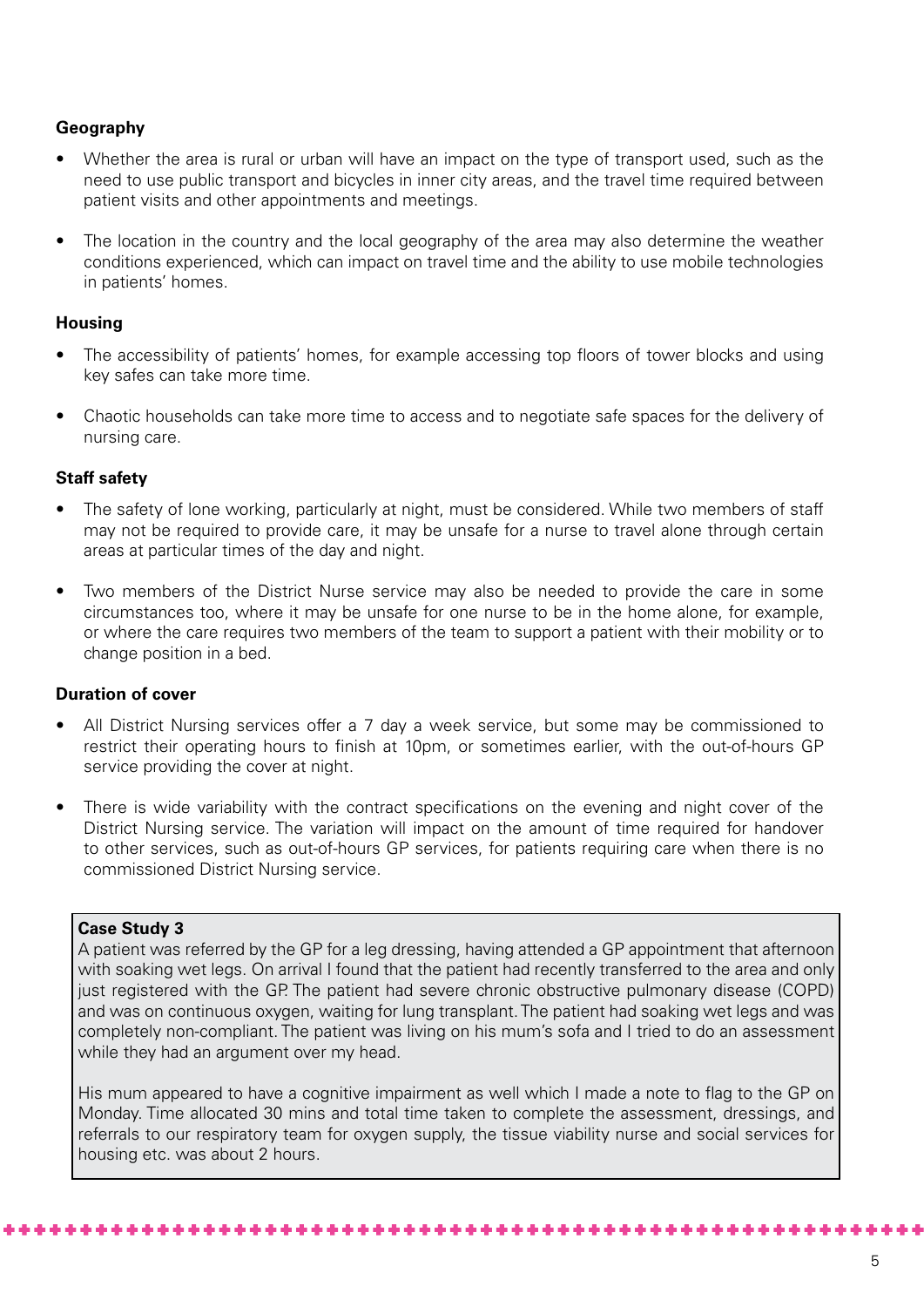#### **Pathways of care and interventions**

- There are no nationally agreed pathways of care or specifications about the band of staff required to deliver specific care, so care pathways will vary locally.
- There are different models of community nursing delivery and varying degrees of integration and collaboration with other services providing care in the home, such as those of allied health professionals, third sector and social care.
- As well as visiting patients at home, District Nursing services provide care to patients in residential care homes and nursing homes and some hold clinics in GP surgeries.
- Some contracts may not provide cover to ambulatory patients. However, it may be too simplistic to base eligibility decisions solely on whether a person is housebound. Other factors need to be considered, such as whether additional support is needed for that person to travel to a hospital, clinic or GP surgery, or whether they have exceptional challenges to their mobility and caring responsibilities. For example, if the patient is the carer for a spouse with dementia, flexibility and professional judgement need to be applied to make a differential decision on the basis of cost-effectiveness or patient/carer experience.

#### **Case Study 4**

A patient with heart failure was referred at 4pm on Friday by an occupational therapist for end of life care. The patient had been deteriorating since a stroke the previous Saturday - not eating or drinking and unable to get out of bed for a week. The patient was seen by the on-call GP last Saturday and her own GP on Tuesday but no referral was made to us. The patient was comfortable so was not distressed about the situation. The patient's daughters, who were looking after their mother with the support of carers, had not been given any explanation or support about dying at home.

I had a full discussion with them about end of life care, preferred place of death, DNR (do not resuscitate), and symptom control. On returning to base I made a referral to the palliative care team and GP for DNR anticipatory medication as nothing was in place. I then arranged daily visits to provide support and care for patient and the family. Time allocated 30 mins, time spent in total 2 hours.

#### **Impact of other services**

- The potential impact of integrated and other models of care, including horizontal or vertical integration of services, which should in theory make the nursing services more seamless for the patient when care is transferred between hospital and community settings.
- The 'patchwork' of other services in the local area and the ability to respond flexibly to this.
- The number and size of care homes and nursing homes in the local area and the extent to which they depend on District Nursing services.
- The service provided by General Practice Nurses and General Practitioners, where a limited capacity and capability of a general practice nursing service may increase the demand of the population for community nursing services to be provided in their place.
- The presence of local high quality hospice at home and end of life care facilities, such as those provided by Marie Curie or Macmillan, may reduce the palliative care service requirements of the District Nursing team locally.
- The presence of services provided by voluntary sector organisations, such as Age UK, may impact on the demand for the District Nursing service.

والدران والدران والدران والدران والدران والدران والدران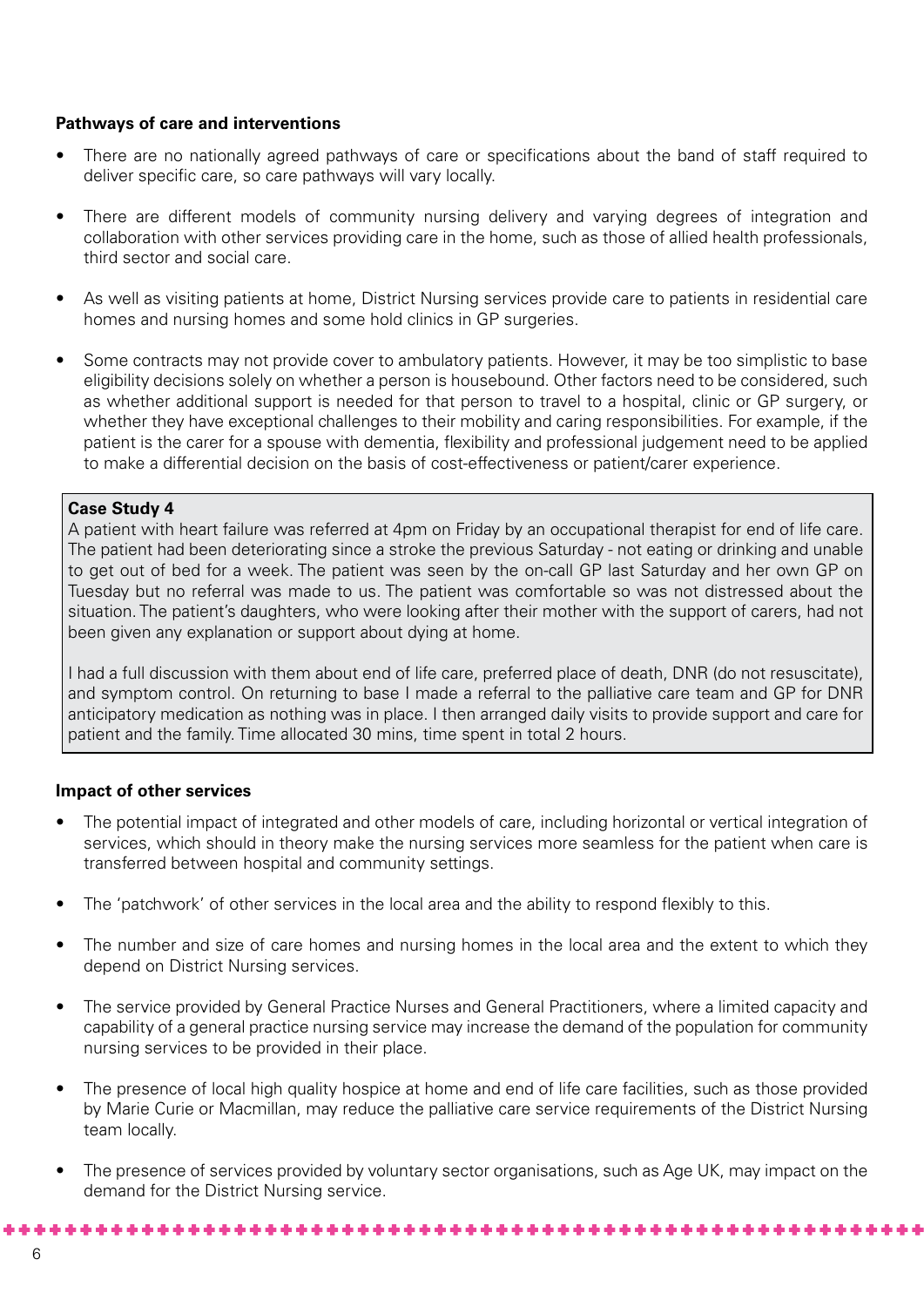- The access to multidisciplinary health professionals, such as occupational therapists and physiotherapists.
- The quality of social care services and whether District Nursing teams flex their service locally to deliver elements which might otherwise be considered to be 'social care'.

#### **Technology**

- The interoperability of the District Nursing IT system with others, including the system used by the general practices, social services departments and hospitals in the area.
- The ability of technology to support the capture of all desired data, including activity, demand, capacity and patient outcomes.
- Access to and performance of mobile working systems, which can be used to record clinical information at the point of care delivery. In addition, mobile working technology can enable nurses to work from home by downloading their schedule of visits for each working day or night onto the mobile device, which saves time and increases productivity. However, the cultural change to mobile working can create a feeling of isolation amongst the nurses in the team and there will be a need to create other ways of maintaining a sense of 'team', particularly for members of the team who are new to the District Nursing service.
- Use of communication technologies, such as Skype video calling, between members of the District Nursing team, as well as with the wider multidisciplinary team and other health and care professionals involved in a person's care.
- Patients' use of teleconsultations (also known as telehealth) and remote/home monitoring systems enabling more self-care can influence how often the District Nursing team need to visit the patient at home.

#### **Economics**

- Costs of staff providing the District Nursing service and avoiding unplanned admissions to hospital compared to the alternative of admitting a patient to an inpatient facility for nursing care.
- The need to consider outcomes in terms of clinical outcomes, use of resources, preventing hospital admissions and staff and patient experience.
- The degree to which District Nursing services add value from a preventative, health improvement and health promotion perspective.
- The impact of behaviour change interventions and support for self-care, which may require additional education and training for staff to work in new ways.

*''Everyone can cope with one of these days every so often, but it is now the norm and every day is like this. I regularly work at least an extra 2 hours per day, as I see as many patients as the rest of my team plus do all the management, write prescriptions and attend practice meetings as well. Every day is a slog and I return home exhausted. However I love my job and the people I care for. I just wish we were respected more by our colleagues, properly resourced and not treated as a dumping ground for the people that need care but do not fit anyone else's criteria.''* 

\*\*\*\*\*\*\*\*\*\*\*\*\*\*\*\*\*\*\*\*\*\*\*\*\*\*\*\*

- District Nurse Team Leader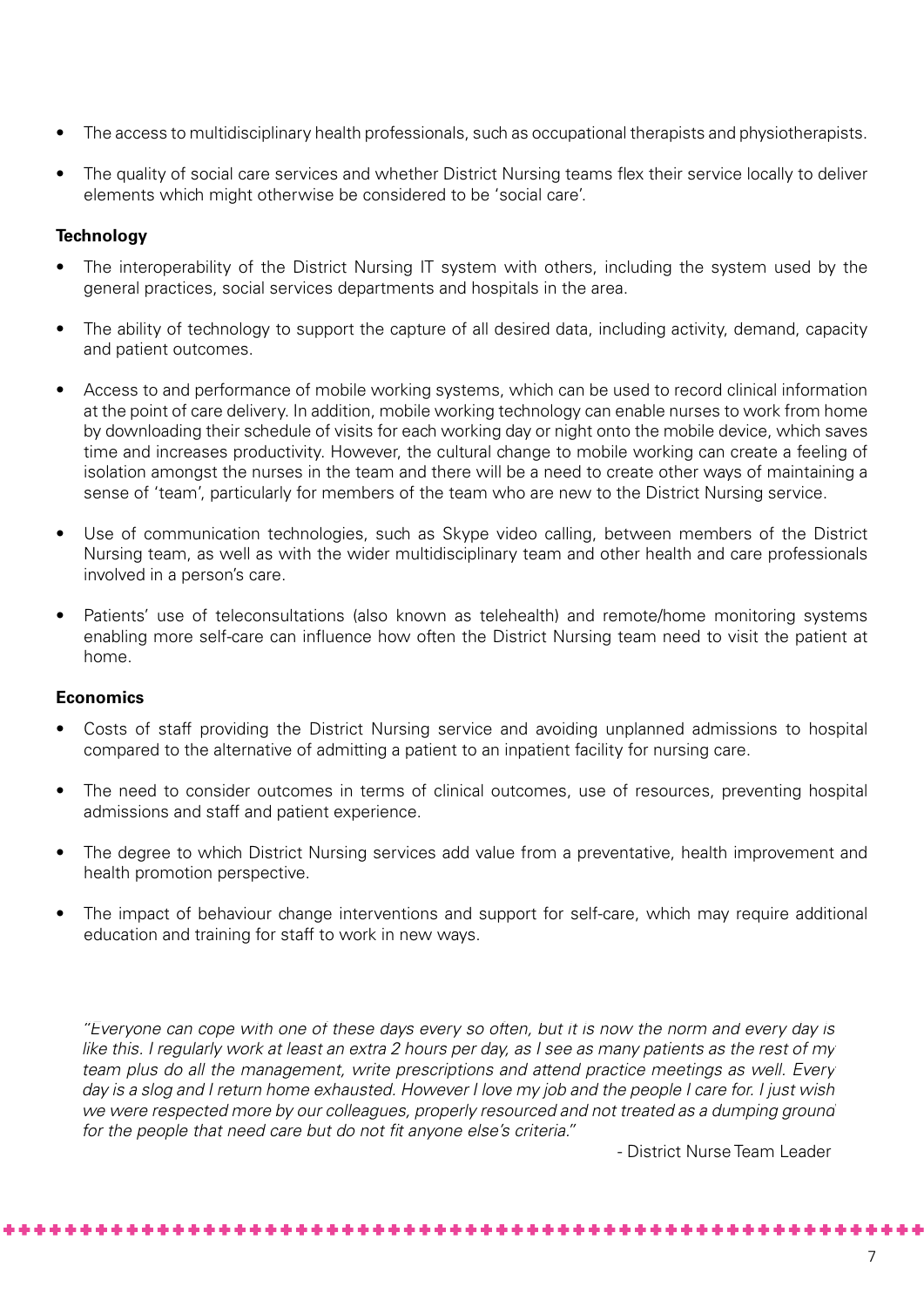## Conclusion

The health and care sectors, and the District Nursing service in particular, are facing significant challenges. The ageing population raises concerns around both recruitment and retention of the workforce, as well as growth in the level and complexity of patient need. District Nursing teams are operating in a high pressure environment in which resources are scarce and there is a risk that care may be left undone.

Many of the new models of care are exploring solutions to these challenges, including the transfer of funding and resources into community services, improved use of technology to release time to care, and greater support to enable people to manage their own health. Innovation must be balanced with the need to ensure a safe service for both patients and staff.

In some areas the services may be dependent on staff working unpaid overtime each day in order to complete their work. In these circumstances, it is feasible that actions to increase productivity through the use of technology to support caseload management and mobile working, will result in relieving the burden of unpaid overtime, but may not result in the anticipated increase in the capacity of the existing workforce. The use of an effective digital caseload management system should however contribute to the provision of robust data to demonstrate the profile (including capacity, capability, availability) of the team required to meet the varying needs of patients, families and carers in the locality.

Articulating what constitutes a safe caseload for the District Nursing service necessarily has implications for workforce planning and training at local, regional and national levels. It is essential to ensure that there are sufficient nurses with the complex skill set required to lead the District Nursing service. In the context of policy objectives to move care into the community, it is concerning that Health Education England (HEE) reduced the number of commissions of the SPQ District Nursing programme by 0.8% in 2016/17 compared to 2015/16 (HEE, 2015). Whilst more community placements for pre-registration student nurses are urgently required to develop the future workforce, this will add to the time pressure on existing staff.

The National Institute for Health and Care Excellence (NICE) evidence review 'Safe staffing for adult nursing care in community settings' made public in July 2015, found a paucity of research that could be used to develop evidence-based guidelines on safe staffing (Fields and Brett, 2015). The studies that were included by NICE were generally observational and the evidence was described as moderate or low quality. No evidence was found that described how factors relating to staff, organisations, the environment, patients or economics should be considered when planning the deployment of the community nursing workforce. The review concluded that it is not possible to be clear about what approaches are effective for assessing and determining nursing staff or skill mix requirements in community settings, nor what outcomes are associated with nurse staffing levels in community adult nursing services.

Guidance for safe nursing, midwifery and care staffing was published in 2013 by the National Quality Board (NQB, 2013), a group comprised of the Care Quality Commission, NHS England, NHS Improvement, NICE, HEE, Public Health England and the Department of Health. An updated version of this guidance was published in July 2016 (NQB, 2013). NHS Improvement is now coordinating work to develop safe staffing improvement resources for a range of care settings.

As well as opening up the debate in relation to safe caseloads, the QNI intends for this report to inform NHS Improvement's work to provide an improvement resource for safe sustainable staffing in the District Nursing service. The QNI is supporting the national work on safe staffing by consulting with directors of nursing, service leads, programme leads, software suppliers, as well as patients and carers.

The QNI will also be collecting feedback on this report to facilitate continued dialogue and further develop our collective understanding of safe caseloads for the District Nursing service.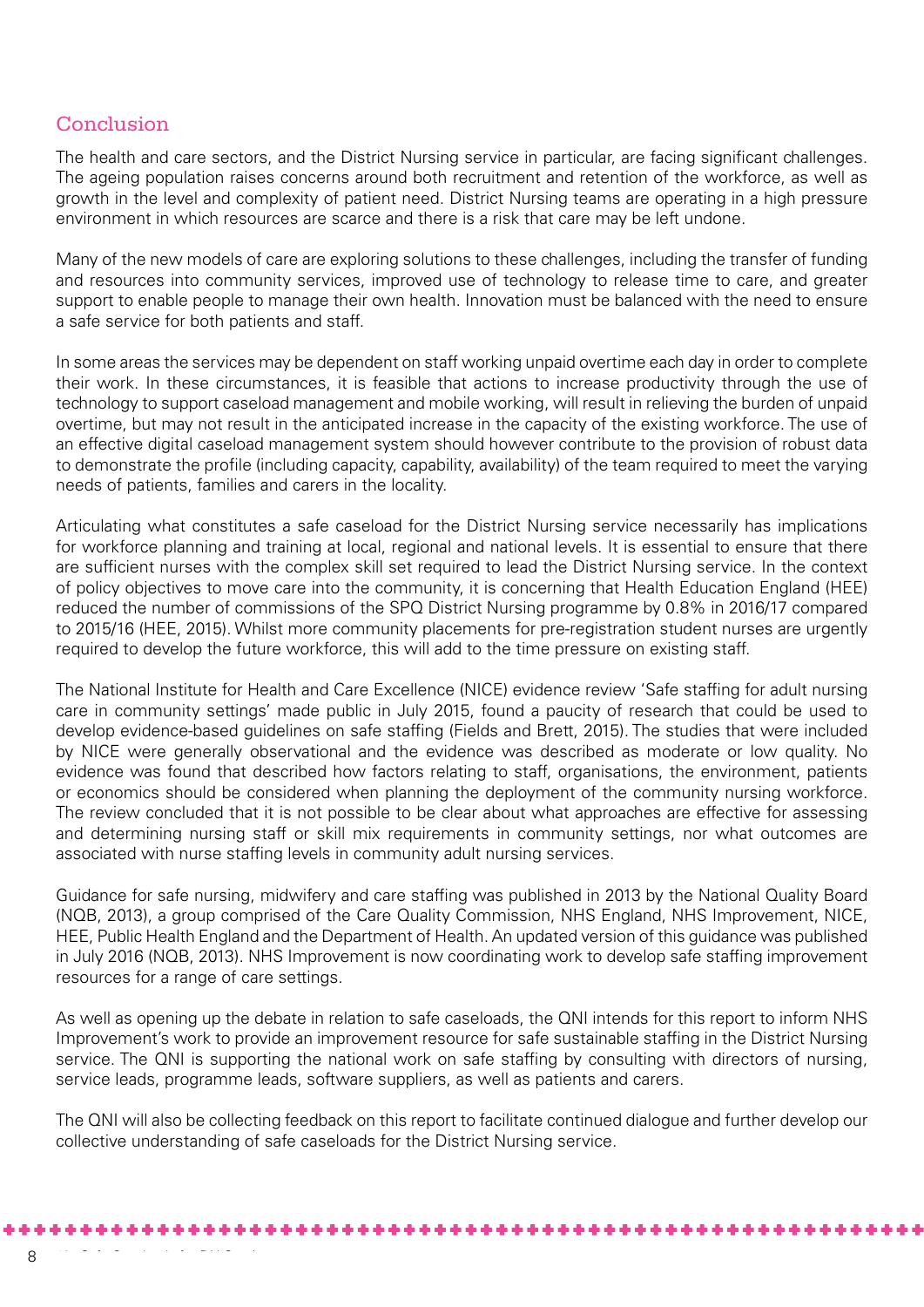#### References

Department of Health, Social Services and Public Safety (2011). *Transforming your care: a review of health and social care in Northern Ireland*. Belfast: DHSSPS. Available at: http://www.northerntrust. hscni.net/pdf/Transforming\_Your\_Care\_Report.pdf (accessed on 15 August 2016).

Fields E, Brett A (2015). *Safe staffing for adult nursing care in community settings: evidence review.*  London: NICE. Available at: https://www.nice.org.uk/media/default/news/safe-staffing-communitynursing-evidence-review.pdf (accessed on 15 August 2016).

Health Education England (2015). *HEE commissioning and investment plan* - 2016/17. London: HEE. Available at: https://hee.nhs.uk/sites/default/files/documents/HEE%20commissioning%20and%20 investment%20plan.pdf (accessed on 15 August 2016).

National Quality Board (2013). *How to ensure the right people, with the right skills, are in the right place at the right time: A guide to nursing, midwifery and care staffing capacity and capability* [online]. NHS England website. Available at: https://www.england.nhs.uk/wp-content/uploads/2013/11/nqb-how-toguid.pdf (accessed on 15 August 2016).

National Quality Board (2016). *Supporting NHS providers to deliver the right staff, with the right skills, in the right place at the right time: Safe sustainable and productive staffing* [online]. NHS England website. Available at: https://www.england.nhs.uk/wp-content/uploads/2013/04/nqb-guidance.pdf (accessed on 15 August 2016).

NHS England (2014). *Five Year Forward View.* London: NHS England. Available at: https://www.england. nhs.uk/wp-content/uploads/2014/10/5yfv-web.pdf (accessed on 15 August 2016).

NHS England and The Queen's Nursing Institute (2014). *Developing a national District Nurse workforce planning framework.* London: QNI, NHS England. Available at: https://www.england.nhs.uk/wp-content/ uploads/2014/05/dn-wfp-report-0414.pdf (accessed on 15 August 2016).

NHS Scotland (2013). *A Route Map to the 2020 Vision for Health and Social Care.* Edinburgh: NHS Scotland. Available at: http://www.gov.scot/Resource/0042/00423188.pdf (accessed on 15 August 2016).

The Queen's Nursing Institute (2014). *2020 Vision Five Years On: Reassessing the Future of District Nursing.* London: QNI. Available at: http://www.qni.org.uk/docs/2020\_Vision\_Five\_Years\_On\_Web1.pdf (accessed on 15 August 2016).

The Queen's Nursing Institute (2015). T*he Value of the District Nurse Specialist Practitioner Qualification.* London: QNI. Available at: http://www.qni.org.uk/docs/SPQDN\_Report\_WEB2.pdf (accessed on 15 August 2016).

The Queen's Nursing Institute (2016). *Discharge Planning: best practice in transitions of care.* London: QNI. Available at: http://qni.org.uk/docs/Discharge%20Planning%20Report%202015.pdf (accessed on 15 August 2016).

The Queen's Nursing Institute Community Safe Staffing meeting, 22 September 2015, London.

Welsh Assembly Government (2010). *Setting the direction: Primary and Community Services Strategic Delivery Programme.* Cardiff: Welsh Assembly Government. Available at: http://gov.wales/docs/dhss/ publications/100727settingthedirectionen.pdf (accessed on 15 August 2016).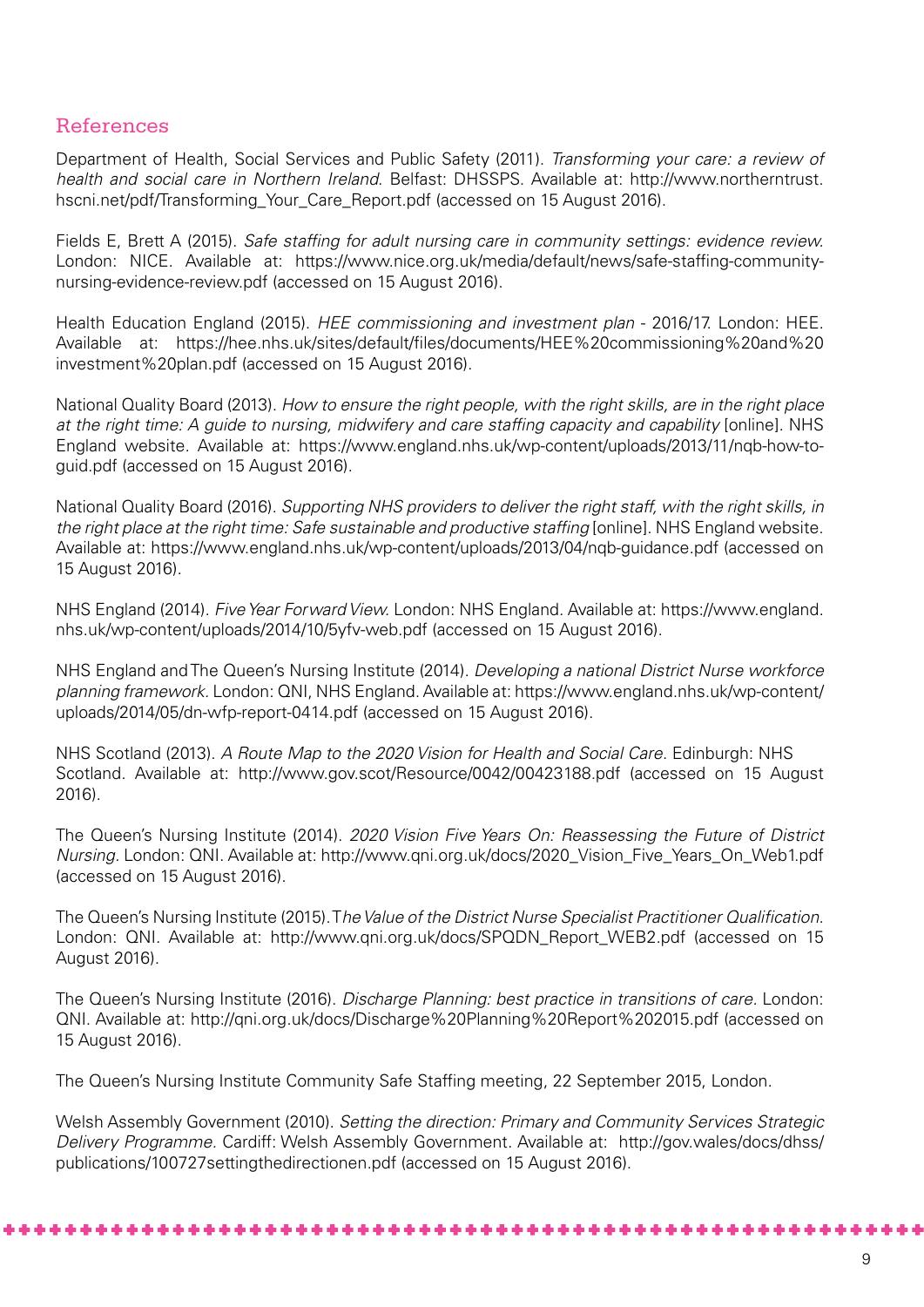## Appendix

Participants of the QNI Community Safe Staffing meeting held on 22 September 2015.

NB: roles reflect the positions held by participants at the time of the meeting and in some cases have now changed.

- Dame Elizabeth Fradd, Chair, Fellow of the QNI
- Jane Cummings, CNO England, NHS England
- Ian Bailey, Senior Clinical Informatics Consultant, EMIS Health
- Jane Ball, Principal Research Fellow, NIHR CLAHRC Wessex, University of Southampton
- Sue Boran, Course Director for District Nursing programmes, London South Bank University
- Gill Coverdale, Professional Lead Education Standards and Professional Development, Royal College of Nursing
- Vari Drennan, Fellow of the QNI, Professor of Health Care and Policy Research, Kingston & St George's **University**
- Jennifer Edgington, Locality Lead Nurse, Isle of Wight NHS Trust
- Kath Evans, Community Nurse Advisor, NHS England
- Cepta Hamm, Deputy Director of Nursing (Community), Guy's and St Thomas' NHS Foundation Trust
- Carolyn Jackson, Director, England Centre for Practice Development, Canterbury Christ Church University
- Jeannine Johnson, Community Services Manager, Isle of Wight NHS Trust
- Esther Kirby, Chief Nurse/Director of Quality, Bridgewater Community NHS FT
- Alison Leary, Professor of Healthcare & Workforce Modelling, London South Bank University
- Pauline Milne, Head of Clinical Workforce Development and Planning, Health Education East of England
- Crystal Oldman, Chief Executive, QNI
- Louise Patten, Registered District Nurse and Chief Officer, NHS Aylesbury Vale CCG
- Anne Pearson, Director of Programmes, QNI
- David Pugh, Chair of the National District Nurse Network and Senior Team Manager for Community Nursing, Bristol Community Health
- Colin Thompson, Director of Operations and Performance, NHS Aylesbury Vale CCG
- Christina Walters, Director, Hazel Health Consulting Ltd
- Rob Webster, Chief Executive, NHS Confederation
- Christine Widdowson (note taker), PA to the Chief Executive, QNI

*Many thanks to the Queen's Nurses who sent the QNI case studies from their daily work as District Nurses and illustrated the complexity of the District Nursing service.*

\*\*\*\*\*\*\*\*\*\*\*\*\*\*\*\*\*\*\*\*\*\*\*\*\*\*\*\*\*\*\*\*\*\*\*